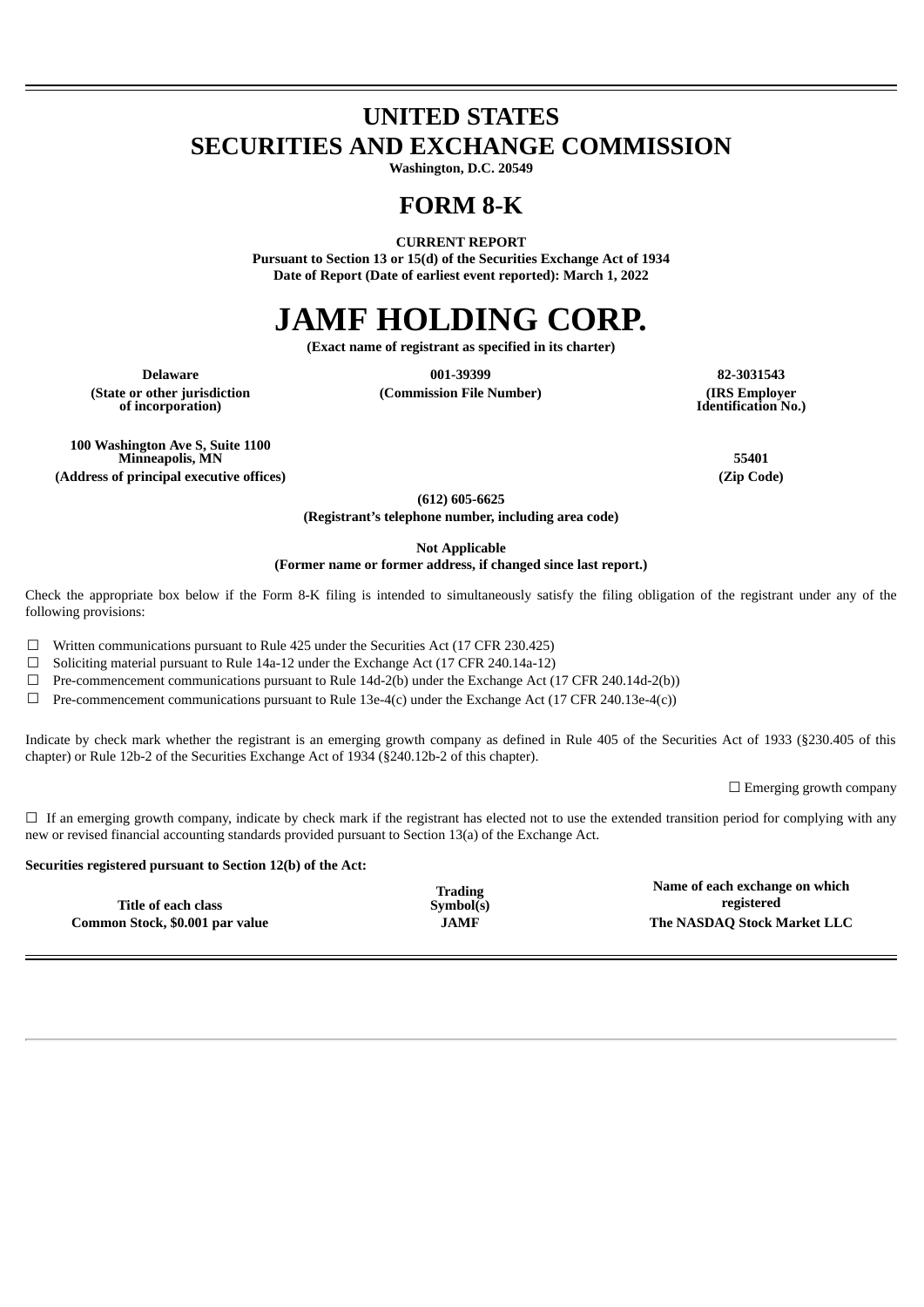#### **Item 2.02. Results of Operations and Financial Condition.**

On March 1, 2022, Jamf Holding Corp. (the "Company") issued a press release announcing its financial results for the quarter and year ended December 31, 2021. In the press release, the Company also announced that it will hold a conference call on March 1, 2022 to discuss its financial results for the quarter and year ended December 31, 2021. The full text of the press release is furnished herewith as Exhibit 99.1 and is incorporated herein by reference.

This information is intended to be furnished under Item 2.02 of Form 8-K, "Results of Operations and Financial Condition" and shall not be deemed "filed" for purposes of Section 18 of the Securities Exchange Act of 1934, as amended (the "Exchange Act"), or incorporated by reference in any filing under the Securities Act of 1933, as amended, or the Exchange Act, except as shall be expressly set forth by specific reference in such filing.

#### **Item 9.01. Financial Statements and Exhibits.**

(d) Exhibits.

| Exhibit No. | <b>Description of Exhibit</b>                                               |
|-------------|-----------------------------------------------------------------------------|
| 99.1        | Press Release dated March 1, 2022                                           |
| 104         | Cover Page Interactive Data File (embedded within the Inline XBRL document) |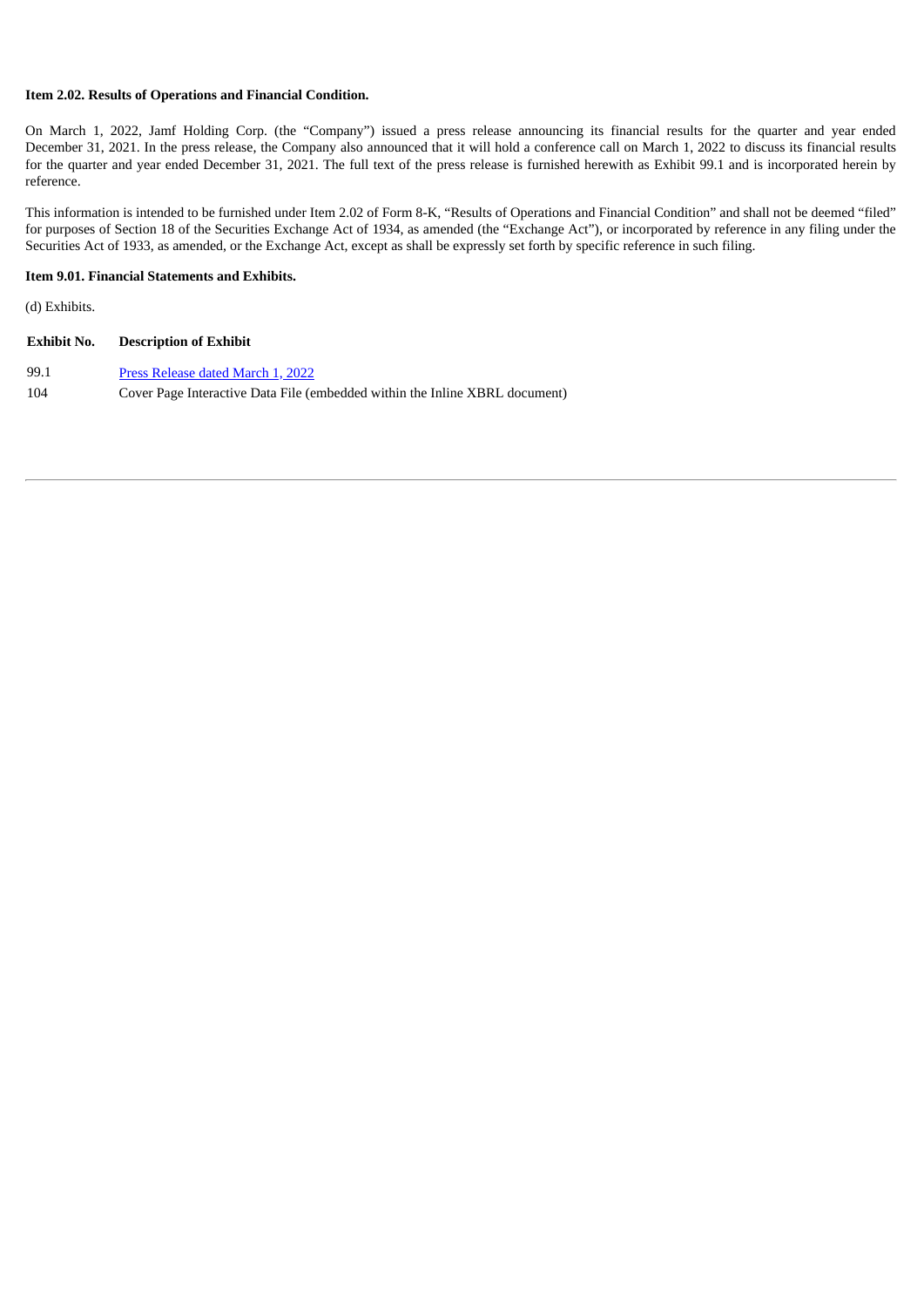#### **SIGNATURES**

Pursuant to the requirements of the Securities Exchange Act of 1934, the registrant has duly caused this report to be signed on its behalf by the undersigned hereunto duly authorized.

#### JAMF HOLDING CORP.

Date: March 1, 2022 By:

/s/ Jeff Lendino

Name: Jeff Lendino Title: Chief Legal Officer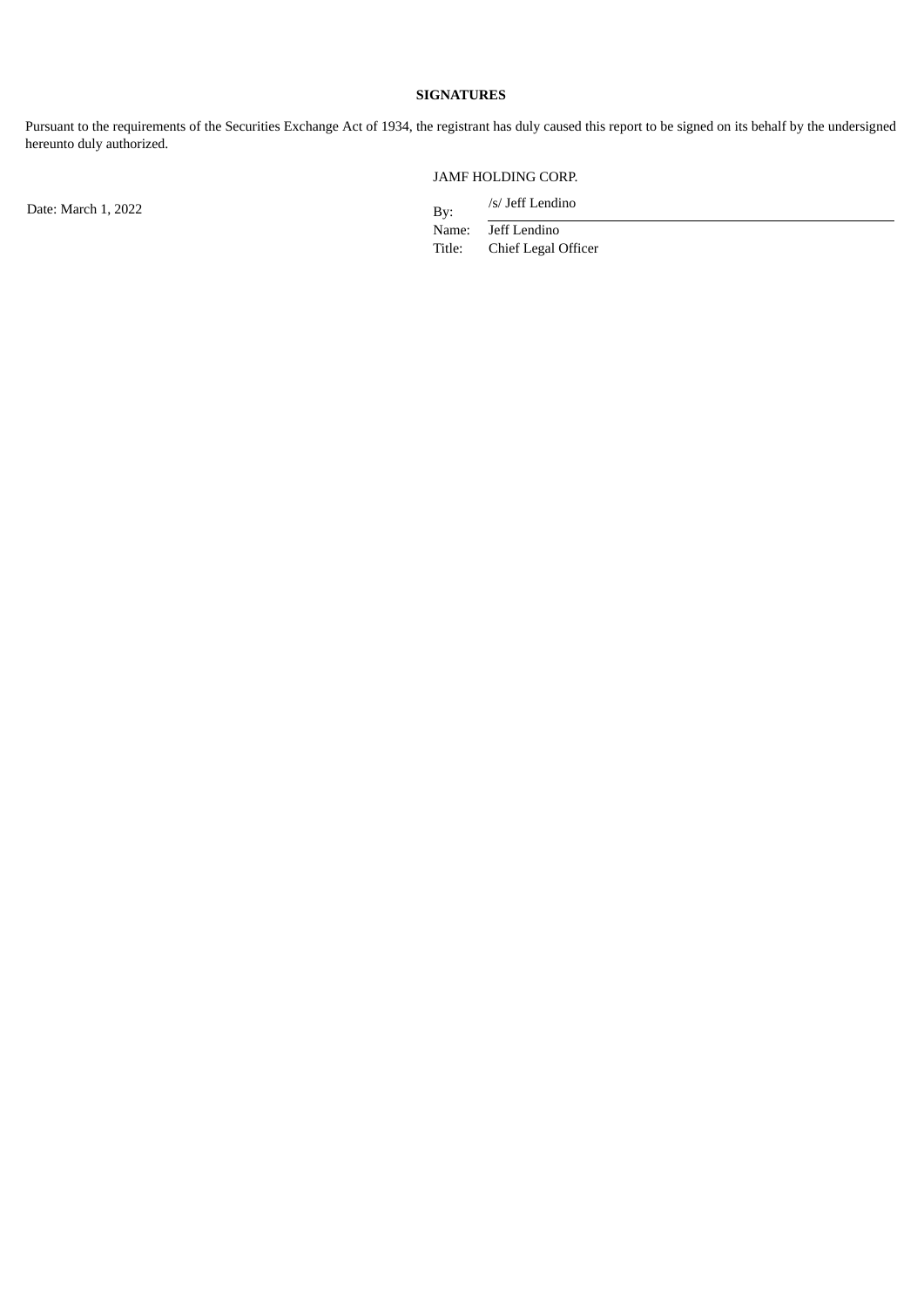#### **Jamf Announces Fourth Quarter and Fiscal Year 2021 Financial Results**

- <span id="page-3-0"></span>Q4 total revenue year-over-year growth of 36% to \$103.8 million; fiscal year total revenue growth of 36% to \$366.4 million
- *ARR year-over-year growth of 45% to \$412.5 million as of December 31, 2021*
- Cash flow provided by operations of \$65.2 million for the fiscal year ended December 31, 2021; Unlevered free cash flow of \$66.4 *million for the fiscal year ended December 31, 2021, or 18% of total revenue*

MINNEAPOLIS, MN – March 1, 2022 – Jamf (NASDAQ: JAMF), the standard in Apple Enterprise Management, today announced financial results for its fourth quarter and fiscal year ended December 31, 2021.

#### **Fourth Quarter 2021 Financial Highlights**

- **ARR**: ARR increase of 45% year-over-year to \$412.5 million as of December 31, 2021.
- **Revenue**: Total revenue of \$103.8 million, an increase of 36% year-over-year.
- **Gross Profit**: GAAP gross profit of \$76.5 million, or 74% of total revenue, compared to \$59.1 million in the fourth quarter of 2020. Non-GAAP Gross Profit of \$83.4 million, or 80% of total revenue, compared to \$62.2 million in the fourth quarter of 2020.
- **Operating Loss/Income**: GAAP operating loss of \$26.1 million, compared to GAAP operating loss of \$13.1 million in the fourth quarter of 2020. Non-GAAP Operating Income of \$2.9 million, or 3% of total revenue, compared to \$1.8 million in the fourth quarter of 2020.

#### **Fiscal Year 2021 Financial Highlights**

- **Revenue**: Total revenue of \$366.4 million, an increase of 36% year-over-year.
- **Gross Profit**: GAAP gross profit of \$276.0 million, or 75% of total revenue, compared to \$208.1 million in fiscal year 2020. Non-GAAP Gross Profit of \$296.6 million, or 81% of total revenue, compared to \$219.7 million in fiscal year 2020.
- **Operating Loss/Income**: GAAP operating loss of \$76.2 million, compared to GAAP operating loss of \$17.5 million in fiscal year 2020. Non-GAAP Operating Income of \$20.5 million, or 6% of total revenue, compared to \$27.5 million for fiscal year 2020.
- **Cash Flow**: Cash flow provided by operations of \$65.2 million for the fiscal year ended December 31, 2021, compared to \$52.8 million for the fiscal year ended December 31, 2020. Unlevered free cash flow of \$66.4 million for the fiscal year ended December 31, 2021, or 18% of total revenue, compared to \$66.3 million for the fiscal year ended December 31, 2020.

A reconciliation between historical GAAP and non-GAAP information is contained in the tables below and the section titled "Non-GAAP Financial Measures" below contains descriptions of these reconciliations.

"2021 represented a pivotal year for Jamf as we expanded and strengthened our platform, completed our largest acquisition to date, closed the three largest customer contracts in our history, and added a record number of devices to our platform, all while completing our first full fiscal year as a public company and consistently delivering strong financial results," said Dean Hager, CEO of Jamf. "As we enter 2022, we're well-positioned to continue delivering for our customers, employees and investors as we help drive expansion of Apple in the enterprise."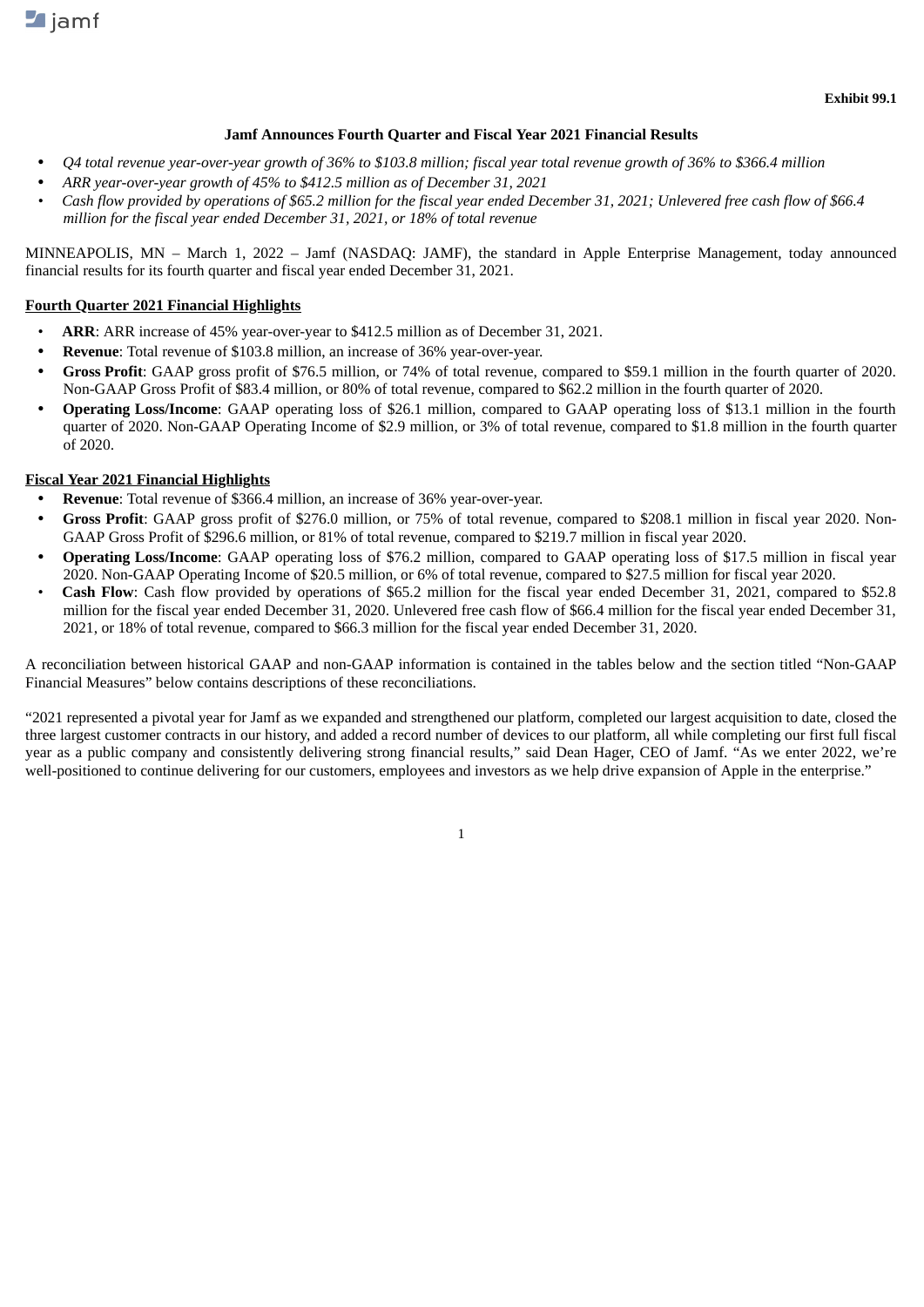$\blacksquare$  jamf

#### **Recent Business Highlights**

- Added a record number of devices in fiscal year 2021, over six million, to end the fiscal year with more than 26.6 million devices on our platform.
- Ended fiscal year 2021 serving more than 60,000 customers, representing an increase of over 13,000 customers for the fiscal year.
- Announced success with our new line of security-focused products for commercial organizations, with approximately 8,000 commercial customers running Jamf Connect, Jamf Private Access, Jamf Protect, Jamf Threat Defense, or Jamf Data Policy on millions of devices.
- Helped customers deploy approximately one million Macs powered by the M1 family of chips in the first year of availability.
- Announced we now empower more than 36 million students via one-to-one and shared Apple devices across more than 32,000 schools around the globe with key functionality to facilitate technology-enabled active learning.
- Appointed John Strosahl to president and chief operating officer and Beth Tschida to chief technology officer, as Jamf continues to build a world-class team to further its mission of helping organizations succeed with Apple.
- Ranked #75 in the 2021 Best Workplaces for Parents<sup>TM</sup> by Great Place to Work<sup>®</sup>.

#### **Financial Outlook**

For the first quarter of 2022, Jamf currently expects:

- Total revenue of \$104.5 to \$106.5 million
- Non-GAAP Operating Income of \$1.0 to \$2.0 million

For the full year 2022, Jamf currently expects:

- Total revenue of \$466.0 to \$472.0 million
- Non-GAAP Operating Income of \$18.0 to \$22.0 million

To assist with modeling, for the first quarter of 2022 and full year 2022, amortization is expected to be approximately \$12.2 million and \$47.6 million, respectively. In addition, for the first quarter of 2022 and full year 2022, stock-based compensation and related payroll taxes is expected to be approximately \$16.9 million and \$114.2 million, respectively.

Jamf is unable to provide a quantitative reconciliation of forward-looking guidance of Non-GAAP Operating Income to GAAP operating income (loss) because certain items are out of Jamf's control or cannot be reasonably predicted. Historically, these items have included, but are not limited to, acquisition-related expenses and acquisition-related earn-out, offering costs, amortization and stock-based compensation and related payroll taxes. Accordingly, a reconciliation for forward-looking Non-GAAP Operating Income is not available without unreasonable effort. These items are uncertain, depend on various factors, and could result in projected GAAP operating income (loss) being materially less than is indicated by currently estimated Non-GAAP Operating Income.

These statements are forward-looking and actual results may differ materially. Refer to the Forward-Looking Statements safe harbor below for information on the factors that could cause our actual results to differ materially from these forward-looking statements.

#### **Webcast and Conference Call Information**

Jamf will host a conference call and live webcast for analysts and investors at 3:30 p.m. Central Time (4:30 p.m. Eastern Time) on March 1, 2022. Parties in the United States and Canada can access the call by dialing +1 (833) 519-1319, and international parties can access the call by dialing +1 (914) 800-3885.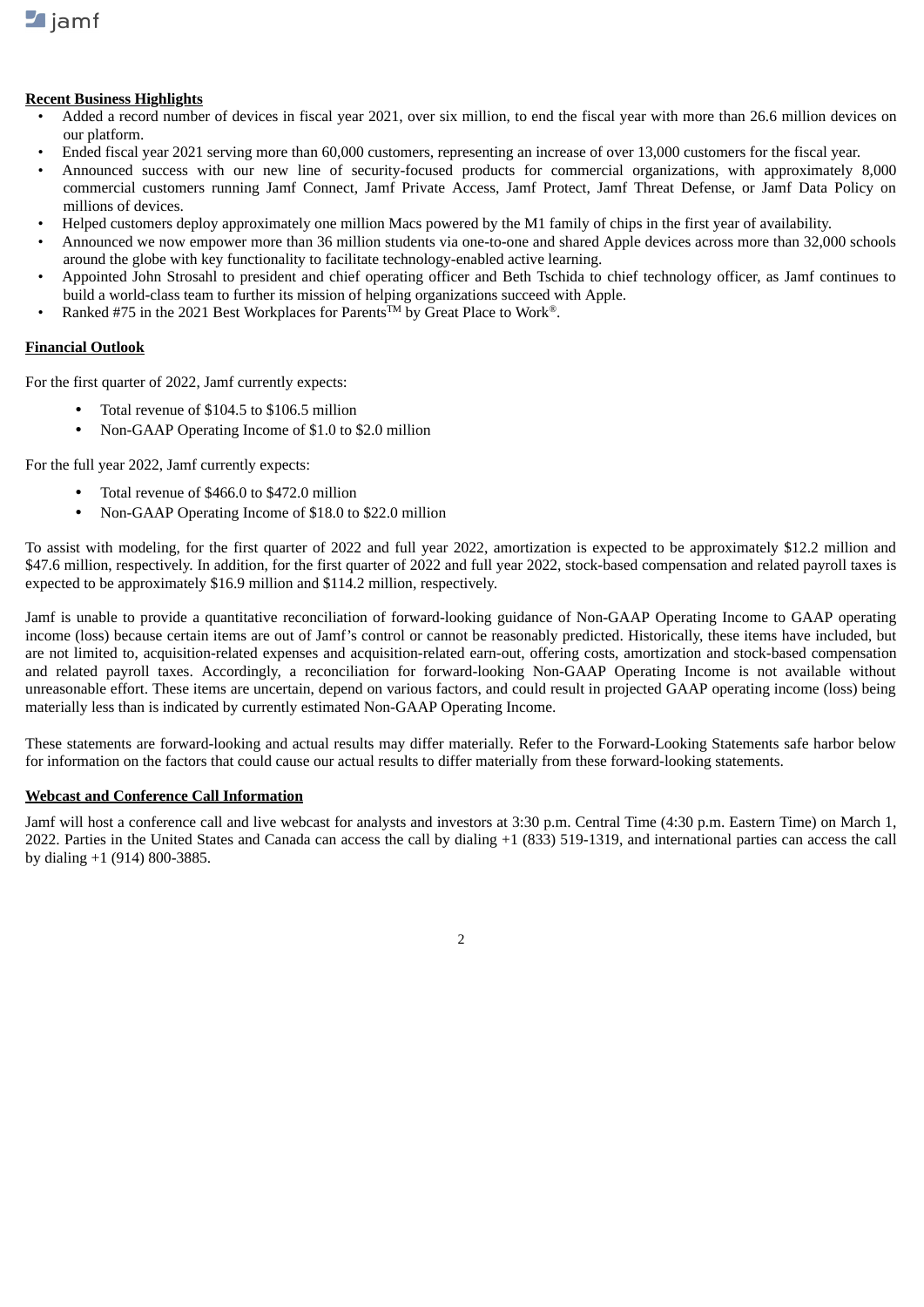The live webcast of Jamf's earnings conference call can be accessed at ir.jamf.com, along with the earnings press release, financial tables, earnings presentation and investor presentation. A telephonic replay of the conference call will be available through March 8, 2022. To access the replay, parties should dial (855) 859-2056, or (404) 537-3406 and enter the passcode 8134528#.

Please note that Jamf uses its https://ir.jamf.com website as a means of disclosing material non-public information, announcing upcoming investor conferences and for complying with its disclosure obligations under Regulation FD. Accordingly, you should monitor our investor relations website in addition to following our press releases, SEC filings and public conference calls and webcasts.

#### **Non-GAAP Financial Measures**

In addition to our results determined in accordance with generally accepted accounting principles in the United States ("GAAP"), we believe the non-GAAP measures of Non-GAAP Operating Expenses, Non-GAAP Gross Profit, Non-GAAP Gross Profit Margin, Non-GAAP Operating Income (Loss), Non-GAAP Operating Income (Loss) Margin, Non-GAAP Net Income (Loss), Unlevered Free Cash Flow and Unlevered Free Cash Flow Margin are useful in evaluating our operating performance. Certain of these non-GAAP measures exclude stockbased compensation, amortization expense, acquisition-related expenses, acquisition-related earnout, offering costs, foreign currency transaction loss, payroll taxes related to stock-based compensation, legal settlement, loss on extinguishment of debt, amortization of debt issuance costs and discrete tax items. We believe that non-GAAP financial information, when taken collectively, may be helpful to investors because it provides consistency and comparability with past financial performance and assists in comparisons with other companies, some of which use similar non-GAAP information to supplement their GAAP results. The non-GAAP financial information is presented for supplemental informational purposes only, and should not be considered a substitute for financial information presented in accordance with GAAP, and may be different from similarly-titled non-GAAP measures used by other companies. The principal limitation of these non-GAAP financial measures is that they exclude significant expenses that are required by GAAP to be recorded in our financial statements. In addition, they are subject to inherent limitations as they reflect the exercise of judgment by our management about which expenses are excluded or included in determining these non-GAAP financial measures. Reconciliation tables of the most comparable GAAP financial measures to the non-GAAP financial measures used in this press release are included with the financial tables at the end of this release. Jamf strongly encourages investors to review our consolidated financial statements included in publicly filed reports in their entirety and not rely solely on any single financial measurement or communication.

#### **Forward-Looking Statements**

This press release contains "forward-looking statements" within the meaning of the "safe harbor" provisions of the Private Securities Litigation Reform Act of 1995, including but not limited to, statements regarding our financial outlook and market positioning. Forwardlooking statements give our current expectations and projections relating to our financial condition, results of operations, plans, objectives, future performance and business. You can identify forward-looking statements by the fact that they do not relate strictly to historical or current facts. These statements may include words such as "anticipate," "estimate," "expect," "project," "plan," "intend," "believe," "may," "will," "should," "can have," "likely" and other words and terms of similar meaning in connection with any discussion of the timing or nature of future operating or financial performance or other events. All forward-looking statements are subject to risks and uncertainties that may cause actual results to differ materially from those that we expected, including, among others: statements regarding our future financial and operating performance (including our financial outlook for future reporting periods); the impact on our operations and financial condition from the effects of the current COVID-19 pandemic; the potential impact of customer dissatisfaction with Apple or other negative events affecting Apple services and devices, and failure of enterprises to adopt Apple products; the potentially adverse impact of changes in features and functionality by Apple on our engineering focus or product development efforts; changes in our continued relationship with Apple; the fact that we are not party to any exclusive agreements or arrangements with Apple; our reliance, in part, on channel partners for the sale and distribution of our products; our ability to successfully develop new products or materially enhance current products through our research and development efforts; our ability to continue to attract new customers; our ability to retain our current customers; our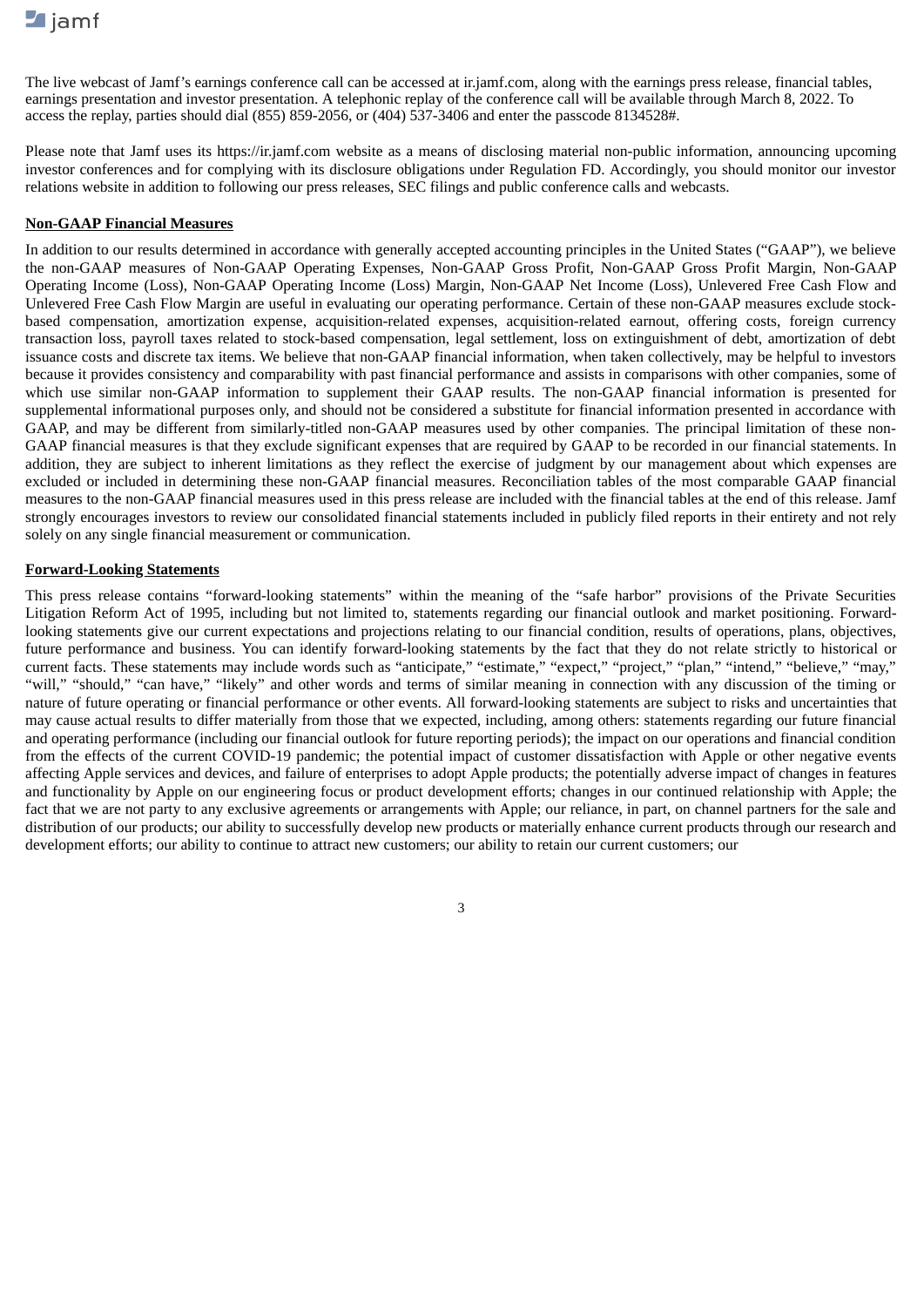ability to sell additional functionality to our current customers; our ability to correctly estimate market opportunity and forecast market growth; risks associated with failing to continue our recent growth rates; our dependence on one of our products for a substantial portion of our revenue; our ability to scale our business and manage our expenses; our ability to change our pricing models, if necessary to compete successfully; the impact of delays or outages of our cloud services from any disruptions, capacity limitations or interferences of third-party data centers that host our cloud services, including Amazon Web Services; our ability to meet service-level commitments under our subscription agreements; our ability to maintain, enhance and protect our brand; our ability to maintain our corporate culture; the ability of Jamf Nation to thrive and grow as we expand our business; the potential impact of inaccurate, incomplete or misleading content that is posted on Jamf Nation; our ability to offer high-quality support; risks and uncertainties associated with acquisitions and divestitures (such as our recent acquisition of Wandera); our ability to predict and respond to rapidly evolving technological trends and our customers' changing needs; our ability to compete with existing and new companies; the impact of adverse general and industry-specific economic and market conditions; the impact of reductions in IT spending; our ability to attract and retain highly qualified personnel; risks associated with competitive challenges faced by our customers; the impact of our often long and unpredictable sales cycle; the risks associated with sales to new and existing enterprise customers; our ability to develop and expand our marketing and sales capabilities; the risks associated with free trials and other inbound, lead-generation sales strategies; the risks associated with indemnity provisions in our contracts; our management team's limited experience managing a public company; risks associated with cyber-security events; the impact of real or perceived errors, failures or bugs in our products; the impact of general disruptions to data transmission; risks associated with stringent and changing privacy laws, regulations and standards, and information security policies and contractual obligations related to data privacy and security; the risks associated with intellectual property infringement claims; our reliance on third-party software and intellectual property licenses; our ability to protect our intellectual property and proprietary rights; the risks associated with our use of open source software in our products; and risks associated with our indebtedness.

Additional information concerning these and other factors can be found in our filings with the Securities and Exchange Commission. Given these factors, as well as other variables that may affect our operating results, you should not rely on forward-looking statements, assume that past financial performance will be a reliable indicator of future performance, or use historical trends to anticipate results or trends in future periods. The forward-looking statements included in this press release relate only to events as of the date hereof. We undertake no obligation to update or revise any forward-looking statement as a result of new information, future events or otherwise, except as otherwise required by law.

#### **About Jamf**

Jamf, the standard in Apple Enterprise Management, extends the legendary Apple experience people love to businesses, schools and government organizations through its software and the world's largest online community of IT admins focused exclusively on Apple, Jamf Nation. To learn more, visit: www.jamf.com.

**Investor Contact** Jennifer Gaumond ir@jamf.com

**Media Contact** Rachel Nauen media@jamf.com

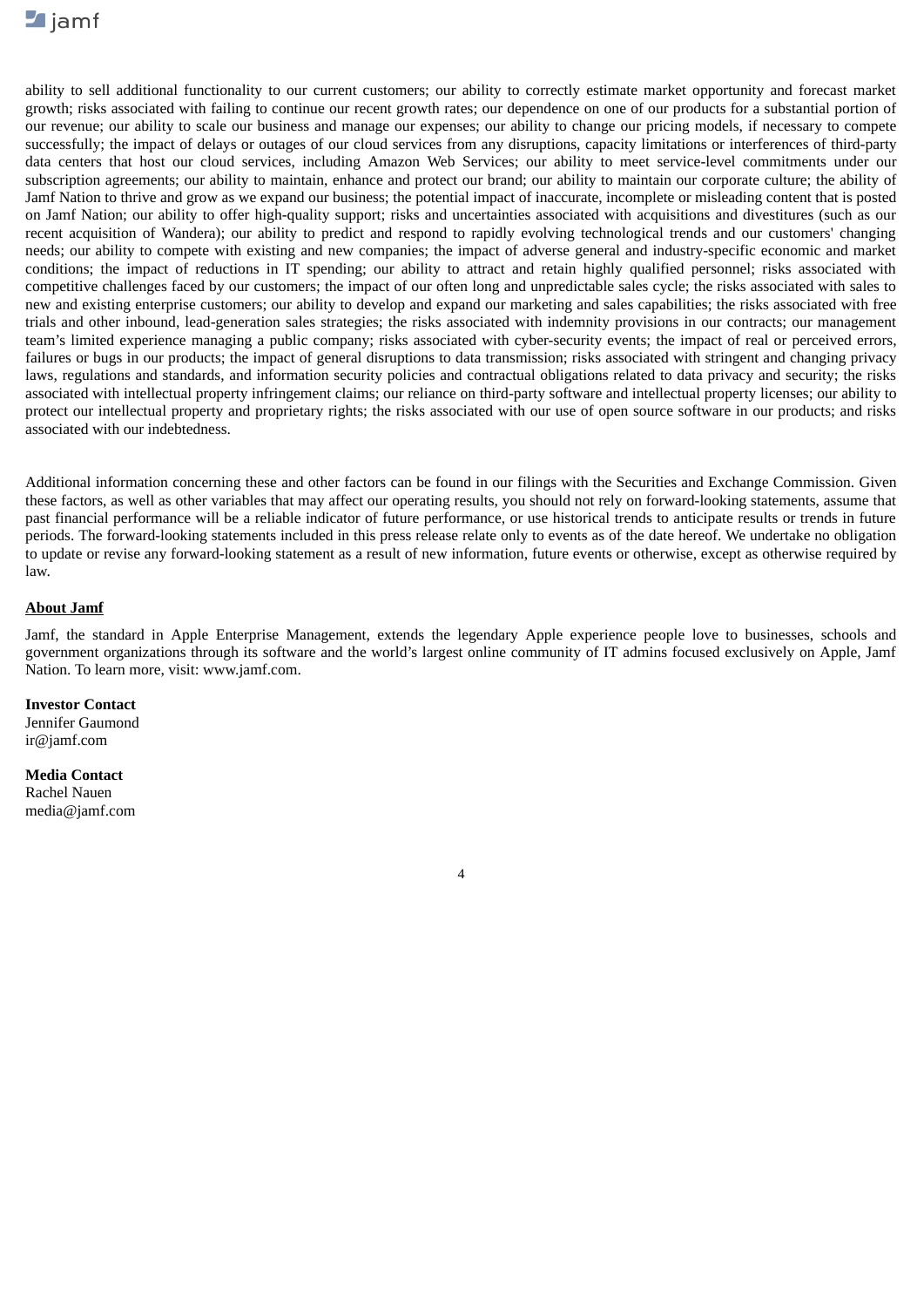#### **Jamf Holding Corp. Consolidated Balance Sheets** (in thousands) (unaudited)

|                                                                 | December 31,<br>2021 | <b>December 31, 2020</b> |           |  |
|-----------------------------------------------------------------|----------------------|--------------------------|-----------|--|
| <b>Assets</b>                                                   |                      |                          |           |  |
| Current assets:                                                 |                      |                          |           |  |
| Cash and cash equivalents                                       | \$<br>177,150        | -\$                      | 194,868   |  |
| Trade accounts receivable, net of allowances of \$391 and \$530 | 79,143               |                          | 69,056    |  |
| Income taxes receivable                                         | 608                  |                          | 632       |  |
| Deferred contract costs                                         | 12,904               |                          | 8,284     |  |
| Prepaid expenses                                                | 17,581               |                          | 13,283    |  |
| Other current assets                                            | 4,212                |                          | 1,113     |  |
| Total current assets                                            | 291,598              |                          | 287,236   |  |
| Equipment and leasehold improvements, net                       | 18,045               |                          | 15,130    |  |
| Goodwill                                                        | 845,734              |                          | 541,480   |  |
| Other intangible assets, net                                    | 264,593              |                          | 202,878   |  |
| Deferred contract costs, non-current                            | 29,842               |                          | 22,202    |  |
| Other assets                                                    | 30,608               |                          | 5,359     |  |
| <b>Total assets</b>                                             | \$<br>1,480,420      | $\$$                     | 1,074,285 |  |
|                                                                 |                      |                          |           |  |
| Liabilities and stockholders' equity                            |                      |                          |           |  |
| Current liabilities:                                            |                      |                          |           |  |
| Accounts payable                                                | \$<br>9.306          | $\mathbf{\hat{S}}$       | 6,967     |  |
| <b>Accrued liabilities</b>                                      | 54,022               |                          | 31,916    |  |
| Income taxes payable                                            | 167                  |                          | 713       |  |
| Deferred revenues                                               | 223,031              |                          | 160,002   |  |
| <b>Total current liabilities</b>                                | 286,526              |                          | 199,598   |  |
| Deferred revenues, non-current                                  | 59,097               |                          | 45,507    |  |
| Deferred tax liability, net                                     | 8,700                |                          | 5,087     |  |
| Convertible senior notes, net                                   | 362,031              |                          |           |  |
| Other liabilities                                               | 25,640               |                          | 13,079    |  |
| <b>Total liabilities</b>                                        | 741,994              |                          | 263,271   |  |
| Commitments and contingencies                                   |                      |                          |           |  |
| Stockholders' equity:                                           |                      |                          |           |  |
| Preferred stock                                                 |                      |                          |           |  |
| Common stock                                                    | 119                  |                          | 117       |  |
| Additional paid-in capital                                      | 913,581              |                          | 903,116   |  |
| Accumulated other comprehensive loss                            | (7,866)              |                          |           |  |
| Accumulated deficit                                             | (167, 408)           |                          | (92, 219) |  |
| Total stockholders' equity                                      | 738,426              |                          | 811,014   |  |
| Total liabilities and stockholders' equity                      | \$<br>1,480,420      | \$                       | 1,074,285 |  |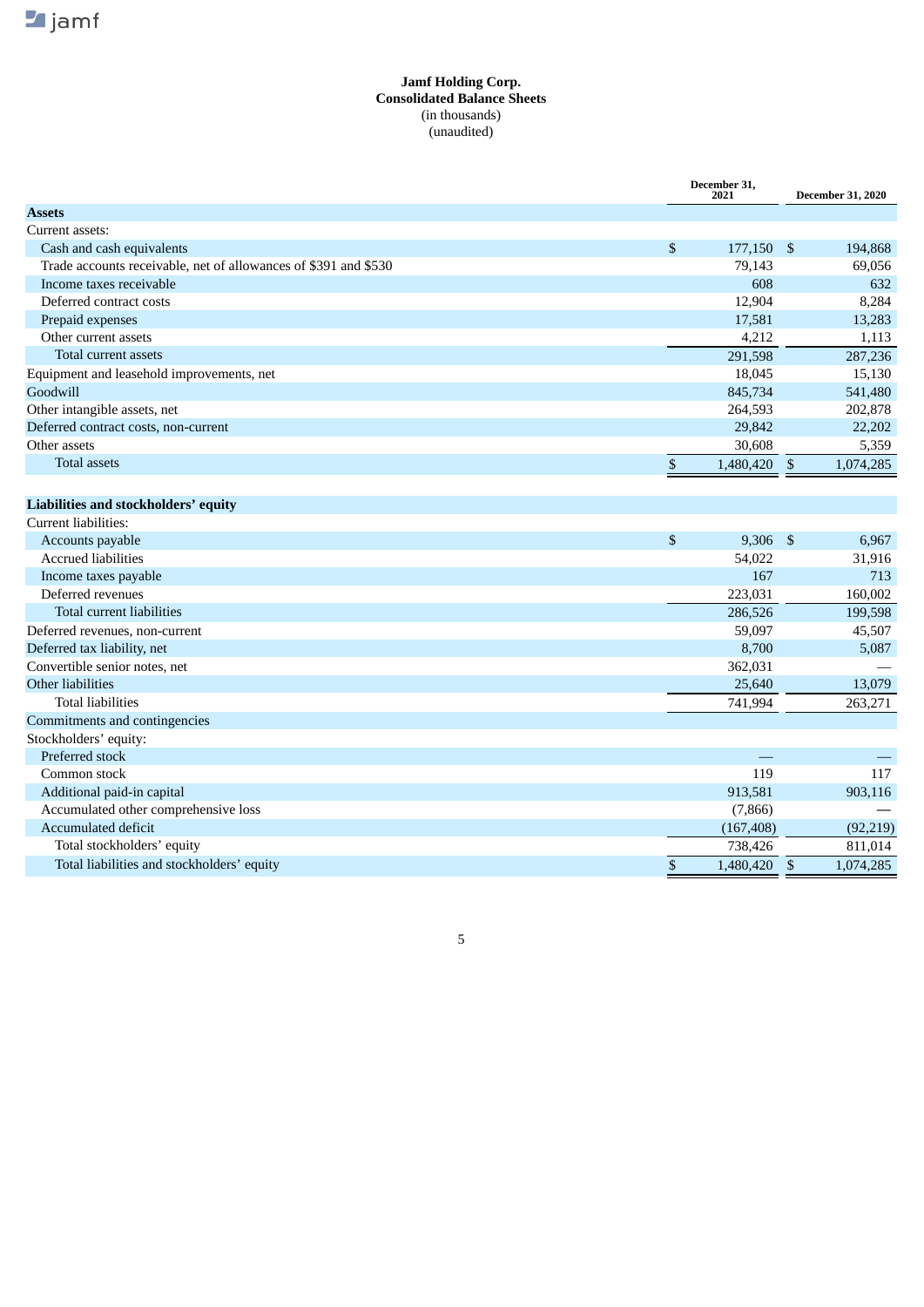#### **Jamf Holding Corp. Consolidated Statements of Operations** (in thousands, except share and per share amounts)

(unaudited)

|                                                                                                              | Three Months Ended December 31, |     |              | <b>Years Ended December 31,</b> |  |             |  |
|--------------------------------------------------------------------------------------------------------------|---------------------------------|-----|--------------|---------------------------------|--|-------------|--|
|                                                                                                              | 2021                            |     | 2020         | 2021                            |  | 2020        |  |
| Revenue:                                                                                                     |                                 |     |              |                                 |  |             |  |
| Subscription                                                                                                 | \$<br>98,343                    | \$  | 70,441       | \$<br>344,243 \$                |  | 248,879     |  |
| <b>Services</b>                                                                                              | 4,107                           |     | 3,903        | 16,122                          |  | 14,519      |  |
| License                                                                                                      | 1,352                           |     | 1,923        | 6,023                           |  | 5,734       |  |
| <b>Total revenue</b>                                                                                         | 103,802                         |     | 76,267       | 366,388                         |  | 269,132     |  |
| Cost of revenue:                                                                                             |                                 |     |              |                                 |  |             |  |
| Cost of subscription <sup><math>(1)(2)(3)(4)</math></sup> (exclusive of amortization expense<br>shown below) | 19,235                          |     | 11,509       | 63,441                          |  | 39,529      |  |
| Cost of services <sup><math>(1)(2)(3)</math></sup> (exclusive of amortization expense shown<br>below)        | 2,871                           |     | 2,979        | 10,898                          |  | 10,726      |  |
| Amortization expense                                                                                         | 5,183                           |     | 2,719        | 16,018                          |  | 10,753      |  |
| Total cost of revenue                                                                                        | 27,289                          |     | 17,207       | 90,357                          |  | 61,008      |  |
| Gross profit                                                                                                 | 76,513                          |     | 59,060       | 276,031                         |  | 208,124     |  |
| Operating expenses:                                                                                          |                                 |     |              |                                 |  |             |  |
| Sales and marketing $(1)(2)(3)(4)$                                                                           | 44,552                          |     | 31,327       | 148,192                         |  | 98,885      |  |
| Research and development <sup><math>(1)(2)(3)(4)</math></sup>                                                | 24,104                          |     | 15,169       | 82,541                          |  | 52,513      |  |
| General and administrative <sup>(1)(2)(3)(4)</sup>                                                           | 26,918                          |     | 20,015       | 96,206                          |  | 51,603      |  |
| Amortization expense                                                                                         | 7,019                           |     | 5,634        | 25,294                          |  | 22,575      |  |
| Total operating expenses                                                                                     | 102,593                         |     | 72,145       | 352,233                         |  | 225,576     |  |
| Loss from operations                                                                                         | (26,080)                        |     | (13,085)     | (76,202)                        |  | (17, 452)   |  |
| Interest expense, net                                                                                        | (870)                           |     | (66)         | (2, 478)                        |  | (10, 741)   |  |
| Loss on extinguishment of debt                                                                               |                                 |     |              | (449)                           |  | (5,213)     |  |
| Foreign currency transaction loss                                                                            | (54)                            |     | (251)        | (849)                           |  | (722)       |  |
| Other income, net                                                                                            |                                 |     |              |                                 |  | 91          |  |
| Loss before income tax benefit                                                                               | (27,004)                        |     | (13, 402)    | (79, 978)                       |  | (34,037)    |  |
| Income tax benefit                                                                                           | 3,254                           |     | 5,038        | 4,789                           |  | 9,955       |  |
| Net loss                                                                                                     | \$<br>(23,750)                  | -\$ | $(8,364)$ \$ | $(75, 189)$ \$                  |  | (24,082)    |  |
| Net loss per share, basic and diluted                                                                        | \$<br>$(0.20)$ \$               |     | $(0.07)$ \$  | $(0.64)$ \$                     |  | (0.22)      |  |
| Weighted-average shares used to compute net loss per share, basic and<br>diluted                             | 119,145,856                     |     | 116.647.340  | 118,276,462                     |  | 108,908,597 |  |

 $(1)$  Includes stock-based compensation as follows:

| <b>Three Months Ended December 31,</b> |  |                                                   | <b>Years Ended December 31,</b> |       |        |                |       |
|----------------------------------------|--|---------------------------------------------------|---------------------------------|-------|--------|----------------|-------|
| 2021                                   |  | 2020                                              |                                 |       | 2021   |                | 2020  |
|                                        |  |                                                   |                                 |       |        |                |       |
|                                        |  |                                                   |                                 |       |        |                |       |
|                                        |  |                                                   | 342                             | - \$  | 3,755  |                | 732   |
|                                        |  |                                                   | 77                              |       | 594    |                | 139   |
|                                        |  |                                                   | 851                             |       | 10,938 |                | 1,748 |
|                                        |  |                                                   | 712                             |       | 10,512 |                | 1,533 |
|                                        |  |                                                   | 858                             |       | 10.006 |                | 2,591 |
|                                        |  |                                                   |                                 |       | 35,805 | - S            | 6,743 |
|                                        |  | 1,371<br>213<br>4,175<br>3,436<br>3,836<br>13,031 | - S                             | 2,840 |        | (in thousands) | - \$  |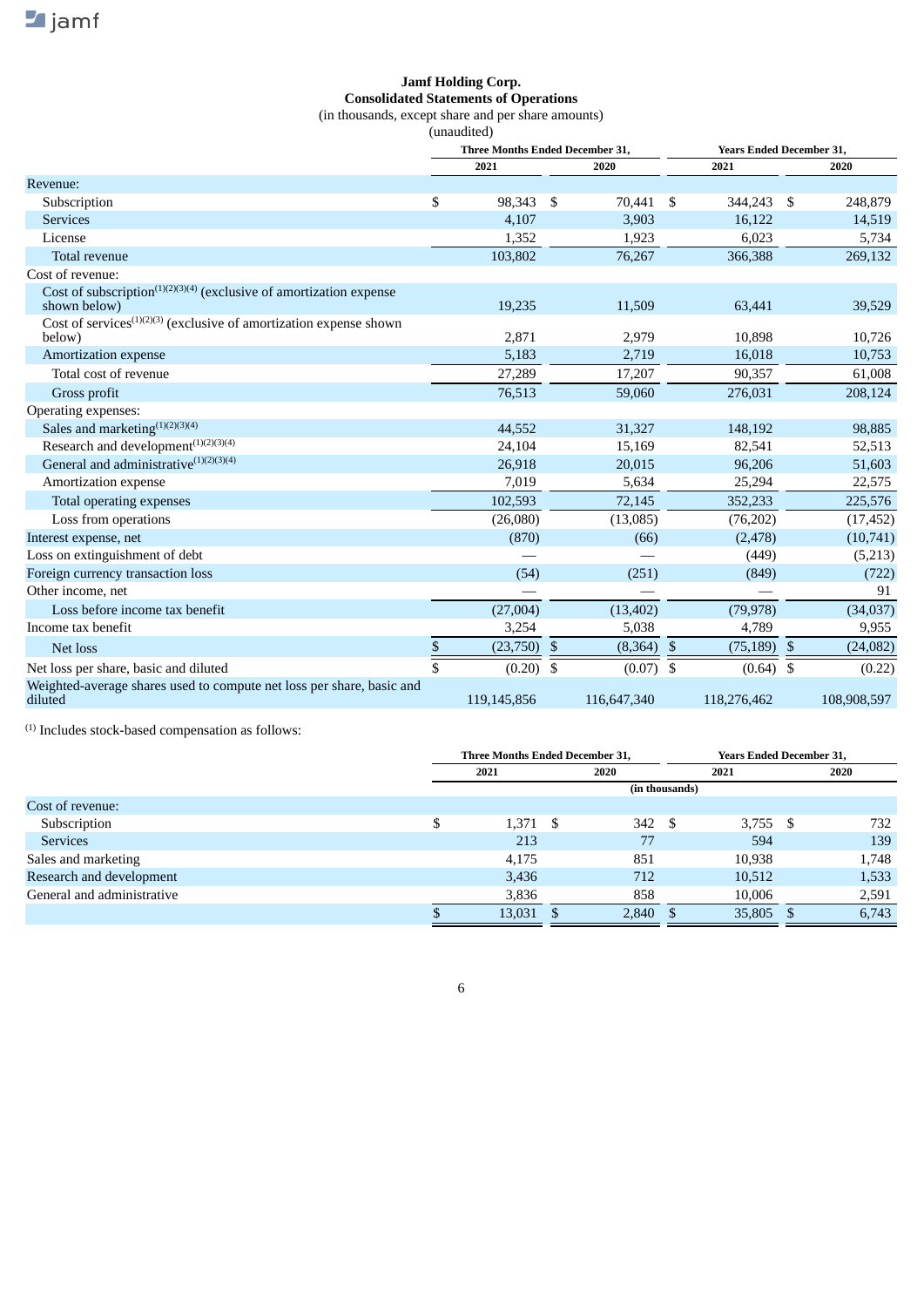$(2)$  Includes payroll taxes related to stock-based compensation as follows:

|                            |      | Three Months Ended December 31, | <b>Years Ended December 31,</b> |      |  |  |
|----------------------------|------|---------------------------------|---------------------------------|------|--|--|
|                            | 2021 | 2020                            | 2021                            | 2020 |  |  |
|                            |      |                                 | (in thousands)                  |      |  |  |
| Cost of revenue:           |      |                                 |                                 |      |  |  |
| Subscription               | 10   | - \$                            | 122                             | - \$ |  |  |
| <b>Services</b>            |      |                                 | 24                              |      |  |  |
| Sales and marketing        | 15   |                                 | 431                             |      |  |  |
| Research and development   | 44   |                                 | 335                             |      |  |  |
| General and administrative | 114  |                                 | 615                             |      |  |  |
|                            | 185  |                                 | 1,527                           |      |  |  |

 $(3)$  Includes depreciation expense as follows:

|                            | Three Months Ended December 31, |      |                |      | <b>Years Ended December 31,</b> |  |       |
|----------------------------|---------------------------------|------|----------------|------|---------------------------------|--|-------|
|                            | 2021                            |      | 2020           |      | 2021                            |  | 2020  |
|                            |                                 |      | (in thousands) |      |                                 |  |       |
| Cost of revenue:           |                                 |      |                |      |                                 |  |       |
| Subscription               | \$<br>320                       | - \$ | 249            | - \$ | $1,134$ \$                      |  | 985   |
| <b>Services</b>            | 45                              |      | 51             |      | 169                             |  | 207   |
| Sales and marketing        | 636                             |      | 514            |      | 2,342                           |  | 1,966 |
| Research and development   | 354                             |      | 284            |      | 1,277                           |  | 1,149 |
| General and administrative | 263                             |      | 428            |      | 835                             |  | 876   |
|                            | 1,618                           | -S   | 1,526          |      | 5,757                           |  | 5,183 |

 $<sup>(4)</sup>$  Includes acquisition-related expense as follows:</sup>

| Three Months Ended December 31, |       |   | <b>Years Ended December 31,</b> |      |       |                |       |
|---------------------------------|-------|---|---------------------------------|------|-------|----------------|-------|
|                                 | 2021  |   | 2020                            |      | 2021  |                | 2020  |
|                                 |       |   |                                 |      |       |                |       |
|                                 |       |   |                                 |      |       |                |       |
|                                 |       |   | $\overbrace{\phantom{13333}}$   | - 55 | 88    |                |       |
|                                 | 146   |   |                                 |      | 180   |                |       |
|                                 | 498   |   |                                 |      | 1,088 |                |       |
|                                 | 889   |   | 872                             |      | 5,032 |                | 5,200 |
|                                 | 1,604 | S | 872                             | S    | 6,388 |                | 5,200 |
|                                 |       |   | 71 \$                           |      |       | (in thousands) | - \$  |

General and administrative also includes acquisition-related earnout of \$1.2 million and \$2.1 million for the three months ended December 31, 2021 and 2020, respectively, and \$6.0 million and \$(1.0) million for the years ended December 31, 2021 and 2020, respectively. The acquisition-related earnout was an expense for the year ended December 31, 2021 compared to a benefit for the year ended December 31, 2020 reflecting the change in fair value of the Digita acquisition contingent liability due to growth in sales of our Jamf Protect product. General and administrative also includes the full settlement of a \$5.0 million legal-related matter for the year ended December 31, 2021.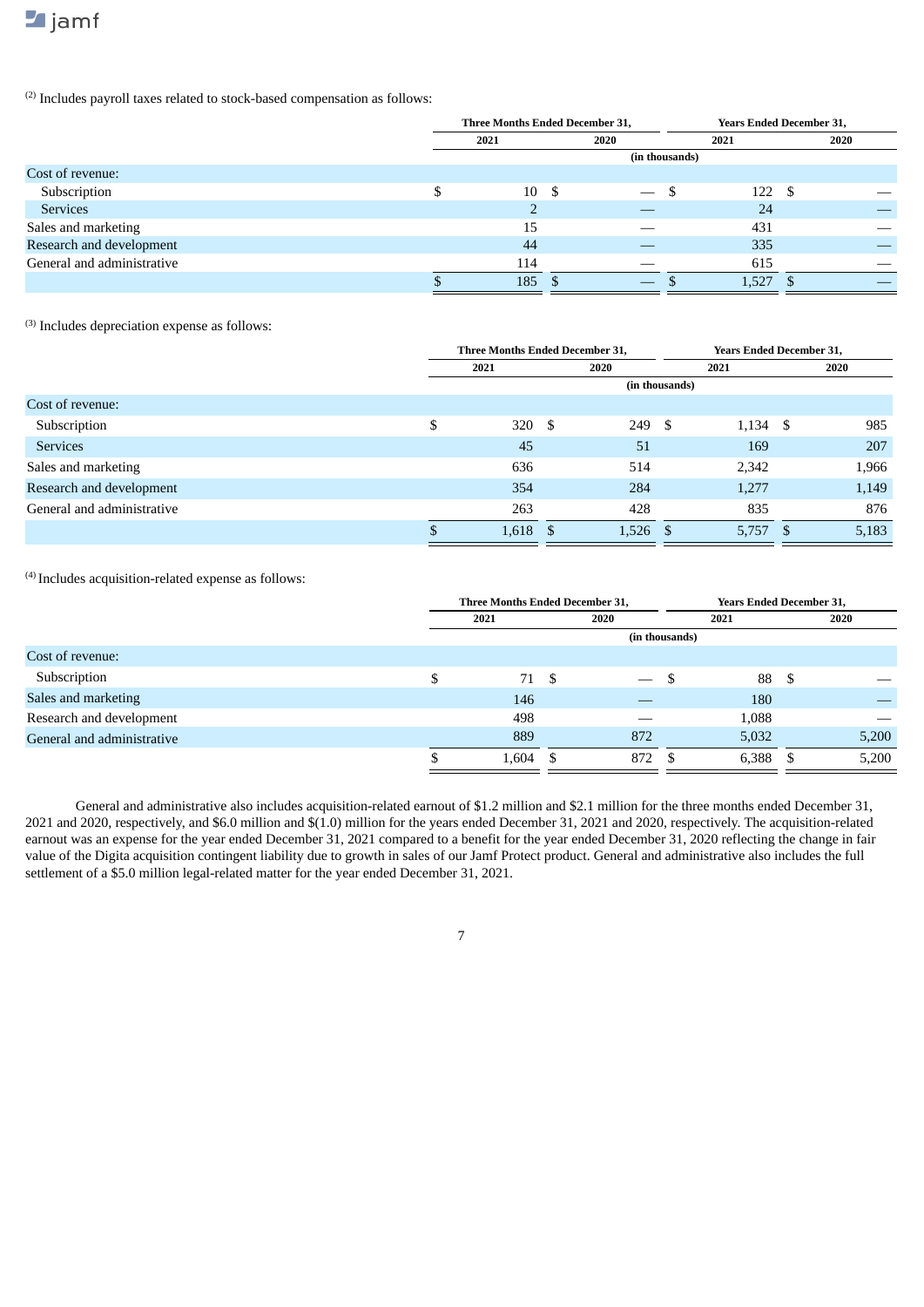#### **Jamf Holding Corp. Consolidated Statements of Cash Flows** (in thousands) (unaudited)

| 2021<br>2020<br>\$<br>$(75, 189)$ \$<br>Net loss<br>(24,082)<br>Adjustments to reconcile net loss to cash provided by operating activities:<br>Depreciation and amortization expense<br>47,069<br>38,511<br>Amortization of deferred contract costs<br>12,534<br>7,953<br>Amortization of debt issuance costs<br>1,251<br>773<br>4,994<br>Non-cash lease expense<br>Provision for credit losses and returns<br>37<br>1,024<br>Loss on extinguishment of debt<br>449<br>5,213<br>Share-based compensation<br>35,805<br>6,743<br>Deferred tax benefit<br>(10, 318)<br>(5,644)<br>Adjustment to contingent consideration<br>6,037<br>(1,000)<br>Other<br>1,419<br>(490)<br>Changes in operating assets and liabilities:<br>Trade accounts receivable<br>(6,521)<br>(23, 112)<br>Income tax receivable/payable<br>(611)<br>(766)<br>(9,265)<br>Prepaid expenses and other assets<br>(3,620)<br>Deferred contract costs<br>(24, 795)<br>(20, 398)<br>Accounts payable<br>2,069<br>4,026<br><b>Accrued liabilities</b><br>4,345<br>5,501<br>Deferred revenue<br>71,216<br>64,945<br>Other liabilities<br>(35)<br>1,898<br>Net cash provided by operating activities<br>65,165<br>52,801<br><b>Cash flows from investing activities</b><br>Acquisitions, net of cash acquired<br>(352, 711)<br>(2,512)<br>Payment of deferred consideration<br>(25,000)<br>Purchases of equipment and leasehold improvements<br>(9,755)<br>(4, 368)<br>Proceeds from sale of equipment and leasehold improvements<br>48<br>Net cash used in investing activities<br>(6, 876)<br>(387, 418)<br><b>Cash flows from financing activities</b><br>Proceeds from convertible senior notes<br>373,750<br>Proceeds from bank borrowings<br>250,000<br>(250,000)<br>Payment of bank borrowings<br>(205,000)<br>Payment for purchase of capped calls<br>(36,030)<br>Debt issuance costs<br>(13, 134)<br>(1,264)<br>Payment of debt extinguishment costs<br>(2,050)<br>326,316<br>Proceeds from initial public offering, net of underwriting discounts and commissions<br>Cash paid for offering costs<br>(543)<br>(7,256)<br>Proceeds from private placement<br>2,233<br>Cash paid for contingent consideration<br>(4,206)<br>Payment of deferred consideration<br>(25,000)<br>Proceeds from the exercise of stock options<br>10,691<br>2,985<br>305,528<br>Net cash provided by financing activities<br>115,964<br>Effect of exchange rate changes on cash and cash equivalents<br>(993)<br>604<br>Net (decrease) increase in cash and cash equivalents<br>162,493<br>(17,718)<br>Cash and cash equivalents, beginning of period<br>194,868<br>32,375<br>\$<br>177,150 \$<br>194,868<br>Cash and cash equivalents, end of period |                                             | <b>Years Ended December 31,</b> |  |  |
|--------------------------------------------------------------------------------------------------------------------------------------------------------------------------------------------------------------------------------------------------------------------------------------------------------------------------------------------------------------------------------------------------------------------------------------------------------------------------------------------------------------------------------------------------------------------------------------------------------------------------------------------------------------------------------------------------------------------------------------------------------------------------------------------------------------------------------------------------------------------------------------------------------------------------------------------------------------------------------------------------------------------------------------------------------------------------------------------------------------------------------------------------------------------------------------------------------------------------------------------------------------------------------------------------------------------------------------------------------------------------------------------------------------------------------------------------------------------------------------------------------------------------------------------------------------------------------------------------------------------------------------------------------------------------------------------------------------------------------------------------------------------------------------------------------------------------------------------------------------------------------------------------------------------------------------------------------------------------------------------------------------------------------------------------------------------------------------------------------------------------------------------------------------------------------------------------------------------------------------------------------------------------------------------------------------------------------------------------------------------------------------------------------------------------------------------------------------------------------------------------------------------------------------------------------------------------------------------------------------------------------------------------------------------------------------------------|---------------------------------------------|---------------------------------|--|--|
|                                                                                                                                                                                                                                                                                                                                                                                                                                                                                                                                                                                                                                                                                                                                                                                                                                                                                                                                                                                                                                                                                                                                                                                                                                                                                                                                                                                                                                                                                                                                                                                                                                                                                                                                                                                                                                                                                                                                                                                                                                                                                                                                                                                                                                                                                                                                                                                                                                                                                                                                                                                                                                                                                                  |                                             |                                 |  |  |
|                                                                                                                                                                                                                                                                                                                                                                                                                                                                                                                                                                                                                                                                                                                                                                                                                                                                                                                                                                                                                                                                                                                                                                                                                                                                                                                                                                                                                                                                                                                                                                                                                                                                                                                                                                                                                                                                                                                                                                                                                                                                                                                                                                                                                                                                                                                                                                                                                                                                                                                                                                                                                                                                                                  | <b>Cash flows from operating activities</b> |                                 |  |  |
|                                                                                                                                                                                                                                                                                                                                                                                                                                                                                                                                                                                                                                                                                                                                                                                                                                                                                                                                                                                                                                                                                                                                                                                                                                                                                                                                                                                                                                                                                                                                                                                                                                                                                                                                                                                                                                                                                                                                                                                                                                                                                                                                                                                                                                                                                                                                                                                                                                                                                                                                                                                                                                                                                                  |                                             |                                 |  |  |
|                                                                                                                                                                                                                                                                                                                                                                                                                                                                                                                                                                                                                                                                                                                                                                                                                                                                                                                                                                                                                                                                                                                                                                                                                                                                                                                                                                                                                                                                                                                                                                                                                                                                                                                                                                                                                                                                                                                                                                                                                                                                                                                                                                                                                                                                                                                                                                                                                                                                                                                                                                                                                                                                                                  |                                             |                                 |  |  |
|                                                                                                                                                                                                                                                                                                                                                                                                                                                                                                                                                                                                                                                                                                                                                                                                                                                                                                                                                                                                                                                                                                                                                                                                                                                                                                                                                                                                                                                                                                                                                                                                                                                                                                                                                                                                                                                                                                                                                                                                                                                                                                                                                                                                                                                                                                                                                                                                                                                                                                                                                                                                                                                                                                  |                                             |                                 |  |  |
|                                                                                                                                                                                                                                                                                                                                                                                                                                                                                                                                                                                                                                                                                                                                                                                                                                                                                                                                                                                                                                                                                                                                                                                                                                                                                                                                                                                                                                                                                                                                                                                                                                                                                                                                                                                                                                                                                                                                                                                                                                                                                                                                                                                                                                                                                                                                                                                                                                                                                                                                                                                                                                                                                                  |                                             |                                 |  |  |
|                                                                                                                                                                                                                                                                                                                                                                                                                                                                                                                                                                                                                                                                                                                                                                                                                                                                                                                                                                                                                                                                                                                                                                                                                                                                                                                                                                                                                                                                                                                                                                                                                                                                                                                                                                                                                                                                                                                                                                                                                                                                                                                                                                                                                                                                                                                                                                                                                                                                                                                                                                                                                                                                                                  |                                             |                                 |  |  |
|                                                                                                                                                                                                                                                                                                                                                                                                                                                                                                                                                                                                                                                                                                                                                                                                                                                                                                                                                                                                                                                                                                                                                                                                                                                                                                                                                                                                                                                                                                                                                                                                                                                                                                                                                                                                                                                                                                                                                                                                                                                                                                                                                                                                                                                                                                                                                                                                                                                                                                                                                                                                                                                                                                  |                                             |                                 |  |  |
|                                                                                                                                                                                                                                                                                                                                                                                                                                                                                                                                                                                                                                                                                                                                                                                                                                                                                                                                                                                                                                                                                                                                                                                                                                                                                                                                                                                                                                                                                                                                                                                                                                                                                                                                                                                                                                                                                                                                                                                                                                                                                                                                                                                                                                                                                                                                                                                                                                                                                                                                                                                                                                                                                                  |                                             |                                 |  |  |
|                                                                                                                                                                                                                                                                                                                                                                                                                                                                                                                                                                                                                                                                                                                                                                                                                                                                                                                                                                                                                                                                                                                                                                                                                                                                                                                                                                                                                                                                                                                                                                                                                                                                                                                                                                                                                                                                                                                                                                                                                                                                                                                                                                                                                                                                                                                                                                                                                                                                                                                                                                                                                                                                                                  |                                             |                                 |  |  |
|                                                                                                                                                                                                                                                                                                                                                                                                                                                                                                                                                                                                                                                                                                                                                                                                                                                                                                                                                                                                                                                                                                                                                                                                                                                                                                                                                                                                                                                                                                                                                                                                                                                                                                                                                                                                                                                                                                                                                                                                                                                                                                                                                                                                                                                                                                                                                                                                                                                                                                                                                                                                                                                                                                  |                                             |                                 |  |  |
|                                                                                                                                                                                                                                                                                                                                                                                                                                                                                                                                                                                                                                                                                                                                                                                                                                                                                                                                                                                                                                                                                                                                                                                                                                                                                                                                                                                                                                                                                                                                                                                                                                                                                                                                                                                                                                                                                                                                                                                                                                                                                                                                                                                                                                                                                                                                                                                                                                                                                                                                                                                                                                                                                                  |                                             |                                 |  |  |
|                                                                                                                                                                                                                                                                                                                                                                                                                                                                                                                                                                                                                                                                                                                                                                                                                                                                                                                                                                                                                                                                                                                                                                                                                                                                                                                                                                                                                                                                                                                                                                                                                                                                                                                                                                                                                                                                                                                                                                                                                                                                                                                                                                                                                                                                                                                                                                                                                                                                                                                                                                                                                                                                                                  |                                             |                                 |  |  |
|                                                                                                                                                                                                                                                                                                                                                                                                                                                                                                                                                                                                                                                                                                                                                                                                                                                                                                                                                                                                                                                                                                                                                                                                                                                                                                                                                                                                                                                                                                                                                                                                                                                                                                                                                                                                                                                                                                                                                                                                                                                                                                                                                                                                                                                                                                                                                                                                                                                                                                                                                                                                                                                                                                  |                                             |                                 |  |  |
|                                                                                                                                                                                                                                                                                                                                                                                                                                                                                                                                                                                                                                                                                                                                                                                                                                                                                                                                                                                                                                                                                                                                                                                                                                                                                                                                                                                                                                                                                                                                                                                                                                                                                                                                                                                                                                                                                                                                                                                                                                                                                                                                                                                                                                                                                                                                                                                                                                                                                                                                                                                                                                                                                                  |                                             |                                 |  |  |
|                                                                                                                                                                                                                                                                                                                                                                                                                                                                                                                                                                                                                                                                                                                                                                                                                                                                                                                                                                                                                                                                                                                                                                                                                                                                                                                                                                                                                                                                                                                                                                                                                                                                                                                                                                                                                                                                                                                                                                                                                                                                                                                                                                                                                                                                                                                                                                                                                                                                                                                                                                                                                                                                                                  |                                             |                                 |  |  |
|                                                                                                                                                                                                                                                                                                                                                                                                                                                                                                                                                                                                                                                                                                                                                                                                                                                                                                                                                                                                                                                                                                                                                                                                                                                                                                                                                                                                                                                                                                                                                                                                                                                                                                                                                                                                                                                                                                                                                                                                                                                                                                                                                                                                                                                                                                                                                                                                                                                                                                                                                                                                                                                                                                  |                                             |                                 |  |  |
|                                                                                                                                                                                                                                                                                                                                                                                                                                                                                                                                                                                                                                                                                                                                                                                                                                                                                                                                                                                                                                                                                                                                                                                                                                                                                                                                                                                                                                                                                                                                                                                                                                                                                                                                                                                                                                                                                                                                                                                                                                                                                                                                                                                                                                                                                                                                                                                                                                                                                                                                                                                                                                                                                                  |                                             |                                 |  |  |
|                                                                                                                                                                                                                                                                                                                                                                                                                                                                                                                                                                                                                                                                                                                                                                                                                                                                                                                                                                                                                                                                                                                                                                                                                                                                                                                                                                                                                                                                                                                                                                                                                                                                                                                                                                                                                                                                                                                                                                                                                                                                                                                                                                                                                                                                                                                                                                                                                                                                                                                                                                                                                                                                                                  |                                             |                                 |  |  |
|                                                                                                                                                                                                                                                                                                                                                                                                                                                                                                                                                                                                                                                                                                                                                                                                                                                                                                                                                                                                                                                                                                                                                                                                                                                                                                                                                                                                                                                                                                                                                                                                                                                                                                                                                                                                                                                                                                                                                                                                                                                                                                                                                                                                                                                                                                                                                                                                                                                                                                                                                                                                                                                                                                  |                                             |                                 |  |  |
|                                                                                                                                                                                                                                                                                                                                                                                                                                                                                                                                                                                                                                                                                                                                                                                                                                                                                                                                                                                                                                                                                                                                                                                                                                                                                                                                                                                                                                                                                                                                                                                                                                                                                                                                                                                                                                                                                                                                                                                                                                                                                                                                                                                                                                                                                                                                                                                                                                                                                                                                                                                                                                                                                                  |                                             |                                 |  |  |
|                                                                                                                                                                                                                                                                                                                                                                                                                                                                                                                                                                                                                                                                                                                                                                                                                                                                                                                                                                                                                                                                                                                                                                                                                                                                                                                                                                                                                                                                                                                                                                                                                                                                                                                                                                                                                                                                                                                                                                                                                                                                                                                                                                                                                                                                                                                                                                                                                                                                                                                                                                                                                                                                                                  |                                             |                                 |  |  |
|                                                                                                                                                                                                                                                                                                                                                                                                                                                                                                                                                                                                                                                                                                                                                                                                                                                                                                                                                                                                                                                                                                                                                                                                                                                                                                                                                                                                                                                                                                                                                                                                                                                                                                                                                                                                                                                                                                                                                                                                                                                                                                                                                                                                                                                                                                                                                                                                                                                                                                                                                                                                                                                                                                  |                                             |                                 |  |  |
|                                                                                                                                                                                                                                                                                                                                                                                                                                                                                                                                                                                                                                                                                                                                                                                                                                                                                                                                                                                                                                                                                                                                                                                                                                                                                                                                                                                                                                                                                                                                                                                                                                                                                                                                                                                                                                                                                                                                                                                                                                                                                                                                                                                                                                                                                                                                                                                                                                                                                                                                                                                                                                                                                                  |                                             |                                 |  |  |
|                                                                                                                                                                                                                                                                                                                                                                                                                                                                                                                                                                                                                                                                                                                                                                                                                                                                                                                                                                                                                                                                                                                                                                                                                                                                                                                                                                                                                                                                                                                                                                                                                                                                                                                                                                                                                                                                                                                                                                                                                                                                                                                                                                                                                                                                                                                                                                                                                                                                                                                                                                                                                                                                                                  |                                             |                                 |  |  |
|                                                                                                                                                                                                                                                                                                                                                                                                                                                                                                                                                                                                                                                                                                                                                                                                                                                                                                                                                                                                                                                                                                                                                                                                                                                                                                                                                                                                                                                                                                                                                                                                                                                                                                                                                                                                                                                                                                                                                                                                                                                                                                                                                                                                                                                                                                                                                                                                                                                                                                                                                                                                                                                                                                  |                                             |                                 |  |  |
|                                                                                                                                                                                                                                                                                                                                                                                                                                                                                                                                                                                                                                                                                                                                                                                                                                                                                                                                                                                                                                                                                                                                                                                                                                                                                                                                                                                                                                                                                                                                                                                                                                                                                                                                                                                                                                                                                                                                                                                                                                                                                                                                                                                                                                                                                                                                                                                                                                                                                                                                                                                                                                                                                                  |                                             |                                 |  |  |
|                                                                                                                                                                                                                                                                                                                                                                                                                                                                                                                                                                                                                                                                                                                                                                                                                                                                                                                                                                                                                                                                                                                                                                                                                                                                                                                                                                                                                                                                                                                                                                                                                                                                                                                                                                                                                                                                                                                                                                                                                                                                                                                                                                                                                                                                                                                                                                                                                                                                                                                                                                                                                                                                                                  |                                             |                                 |  |  |
|                                                                                                                                                                                                                                                                                                                                                                                                                                                                                                                                                                                                                                                                                                                                                                                                                                                                                                                                                                                                                                                                                                                                                                                                                                                                                                                                                                                                                                                                                                                                                                                                                                                                                                                                                                                                                                                                                                                                                                                                                                                                                                                                                                                                                                                                                                                                                                                                                                                                                                                                                                                                                                                                                                  |                                             |                                 |  |  |
|                                                                                                                                                                                                                                                                                                                                                                                                                                                                                                                                                                                                                                                                                                                                                                                                                                                                                                                                                                                                                                                                                                                                                                                                                                                                                                                                                                                                                                                                                                                                                                                                                                                                                                                                                                                                                                                                                                                                                                                                                                                                                                                                                                                                                                                                                                                                                                                                                                                                                                                                                                                                                                                                                                  |                                             |                                 |  |  |
|                                                                                                                                                                                                                                                                                                                                                                                                                                                                                                                                                                                                                                                                                                                                                                                                                                                                                                                                                                                                                                                                                                                                                                                                                                                                                                                                                                                                                                                                                                                                                                                                                                                                                                                                                                                                                                                                                                                                                                                                                                                                                                                                                                                                                                                                                                                                                                                                                                                                                                                                                                                                                                                                                                  |                                             |                                 |  |  |
|                                                                                                                                                                                                                                                                                                                                                                                                                                                                                                                                                                                                                                                                                                                                                                                                                                                                                                                                                                                                                                                                                                                                                                                                                                                                                                                                                                                                                                                                                                                                                                                                                                                                                                                                                                                                                                                                                                                                                                                                                                                                                                                                                                                                                                                                                                                                                                                                                                                                                                                                                                                                                                                                                                  |                                             |                                 |  |  |
|                                                                                                                                                                                                                                                                                                                                                                                                                                                                                                                                                                                                                                                                                                                                                                                                                                                                                                                                                                                                                                                                                                                                                                                                                                                                                                                                                                                                                                                                                                                                                                                                                                                                                                                                                                                                                                                                                                                                                                                                                                                                                                                                                                                                                                                                                                                                                                                                                                                                                                                                                                                                                                                                                                  |                                             |                                 |  |  |
|                                                                                                                                                                                                                                                                                                                                                                                                                                                                                                                                                                                                                                                                                                                                                                                                                                                                                                                                                                                                                                                                                                                                                                                                                                                                                                                                                                                                                                                                                                                                                                                                                                                                                                                                                                                                                                                                                                                                                                                                                                                                                                                                                                                                                                                                                                                                                                                                                                                                                                                                                                                                                                                                                                  |                                             |                                 |  |  |
|                                                                                                                                                                                                                                                                                                                                                                                                                                                                                                                                                                                                                                                                                                                                                                                                                                                                                                                                                                                                                                                                                                                                                                                                                                                                                                                                                                                                                                                                                                                                                                                                                                                                                                                                                                                                                                                                                                                                                                                                                                                                                                                                                                                                                                                                                                                                                                                                                                                                                                                                                                                                                                                                                                  |                                             |                                 |  |  |
|                                                                                                                                                                                                                                                                                                                                                                                                                                                                                                                                                                                                                                                                                                                                                                                                                                                                                                                                                                                                                                                                                                                                                                                                                                                                                                                                                                                                                                                                                                                                                                                                                                                                                                                                                                                                                                                                                                                                                                                                                                                                                                                                                                                                                                                                                                                                                                                                                                                                                                                                                                                                                                                                                                  |                                             |                                 |  |  |
|                                                                                                                                                                                                                                                                                                                                                                                                                                                                                                                                                                                                                                                                                                                                                                                                                                                                                                                                                                                                                                                                                                                                                                                                                                                                                                                                                                                                                                                                                                                                                                                                                                                                                                                                                                                                                                                                                                                                                                                                                                                                                                                                                                                                                                                                                                                                                                                                                                                                                                                                                                                                                                                                                                  |                                             |                                 |  |  |
|                                                                                                                                                                                                                                                                                                                                                                                                                                                                                                                                                                                                                                                                                                                                                                                                                                                                                                                                                                                                                                                                                                                                                                                                                                                                                                                                                                                                                                                                                                                                                                                                                                                                                                                                                                                                                                                                                                                                                                                                                                                                                                                                                                                                                                                                                                                                                                                                                                                                                                                                                                                                                                                                                                  |                                             |                                 |  |  |
|                                                                                                                                                                                                                                                                                                                                                                                                                                                                                                                                                                                                                                                                                                                                                                                                                                                                                                                                                                                                                                                                                                                                                                                                                                                                                                                                                                                                                                                                                                                                                                                                                                                                                                                                                                                                                                                                                                                                                                                                                                                                                                                                                                                                                                                                                                                                                                                                                                                                                                                                                                                                                                                                                                  |                                             |                                 |  |  |
|                                                                                                                                                                                                                                                                                                                                                                                                                                                                                                                                                                                                                                                                                                                                                                                                                                                                                                                                                                                                                                                                                                                                                                                                                                                                                                                                                                                                                                                                                                                                                                                                                                                                                                                                                                                                                                                                                                                                                                                                                                                                                                                                                                                                                                                                                                                                                                                                                                                                                                                                                                                                                                                                                                  |                                             |                                 |  |  |
|                                                                                                                                                                                                                                                                                                                                                                                                                                                                                                                                                                                                                                                                                                                                                                                                                                                                                                                                                                                                                                                                                                                                                                                                                                                                                                                                                                                                                                                                                                                                                                                                                                                                                                                                                                                                                                                                                                                                                                                                                                                                                                                                                                                                                                                                                                                                                                                                                                                                                                                                                                                                                                                                                                  |                                             |                                 |  |  |
|                                                                                                                                                                                                                                                                                                                                                                                                                                                                                                                                                                                                                                                                                                                                                                                                                                                                                                                                                                                                                                                                                                                                                                                                                                                                                                                                                                                                                                                                                                                                                                                                                                                                                                                                                                                                                                                                                                                                                                                                                                                                                                                                                                                                                                                                                                                                                                                                                                                                                                                                                                                                                                                                                                  |                                             |                                 |  |  |
|                                                                                                                                                                                                                                                                                                                                                                                                                                                                                                                                                                                                                                                                                                                                                                                                                                                                                                                                                                                                                                                                                                                                                                                                                                                                                                                                                                                                                                                                                                                                                                                                                                                                                                                                                                                                                                                                                                                                                                                                                                                                                                                                                                                                                                                                                                                                                                                                                                                                                                                                                                                                                                                                                                  |                                             |                                 |  |  |
|                                                                                                                                                                                                                                                                                                                                                                                                                                                                                                                                                                                                                                                                                                                                                                                                                                                                                                                                                                                                                                                                                                                                                                                                                                                                                                                                                                                                                                                                                                                                                                                                                                                                                                                                                                                                                                                                                                                                                                                                                                                                                                                                                                                                                                                                                                                                                                                                                                                                                                                                                                                                                                                                                                  |                                             |                                 |  |  |
|                                                                                                                                                                                                                                                                                                                                                                                                                                                                                                                                                                                                                                                                                                                                                                                                                                                                                                                                                                                                                                                                                                                                                                                                                                                                                                                                                                                                                                                                                                                                                                                                                                                                                                                                                                                                                                                                                                                                                                                                                                                                                                                                                                                                                                                                                                                                                                                                                                                                                                                                                                                                                                                                                                  |                                             |                                 |  |  |
|                                                                                                                                                                                                                                                                                                                                                                                                                                                                                                                                                                                                                                                                                                                                                                                                                                                                                                                                                                                                                                                                                                                                                                                                                                                                                                                                                                                                                                                                                                                                                                                                                                                                                                                                                                                                                                                                                                                                                                                                                                                                                                                                                                                                                                                                                                                                                                                                                                                                                                                                                                                                                                                                                                  |                                             |                                 |  |  |
|                                                                                                                                                                                                                                                                                                                                                                                                                                                                                                                                                                                                                                                                                                                                                                                                                                                                                                                                                                                                                                                                                                                                                                                                                                                                                                                                                                                                                                                                                                                                                                                                                                                                                                                                                                                                                                                                                                                                                                                                                                                                                                                                                                                                                                                                                                                                                                                                                                                                                                                                                                                                                                                                                                  |                                             |                                 |  |  |
|                                                                                                                                                                                                                                                                                                                                                                                                                                                                                                                                                                                                                                                                                                                                                                                                                                                                                                                                                                                                                                                                                                                                                                                                                                                                                                                                                                                                                                                                                                                                                                                                                                                                                                                                                                                                                                                                                                                                                                                                                                                                                                                                                                                                                                                                                                                                                                                                                                                                                                                                                                                                                                                                                                  |                                             |                                 |  |  |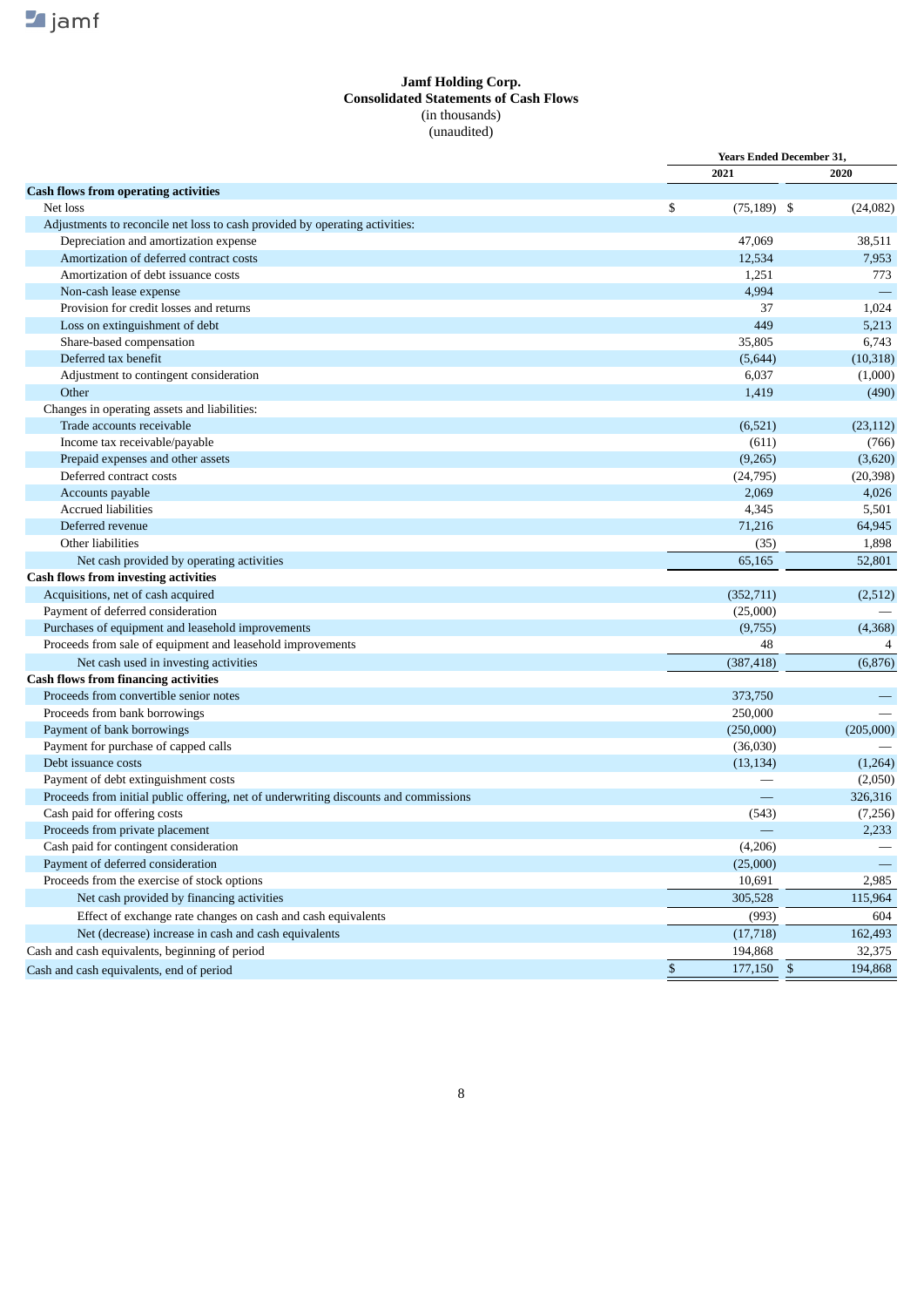#### **Jamf Holding Corp. Supplemental Financial Information Disaggregated Revenues** (in thousands) (unaudited)

|                                               |         | Three Months Ended December 31, |                    | <b>Years Ended December 31,</b> |
|-----------------------------------------------|---------|---------------------------------|--------------------|---------------------------------|
|                                               | 2021    | 2020                            | 2021               | 2020                            |
| SaaS subscription and support and maintenance | 91,278  | 63,376<br>- S                   | 313,950 \$<br>- \$ | 223,655                         |
| On-premise subscription                       | 7,065   | 7,065                           | 30,293             | 25,224                          |
| Subscription revenue                          | 98,343  | 70.441                          | 344,243            | 248,879                         |
| Professional services                         | 4,107   | 3,903                           | 16,122             | 14,519                          |
| Perpetual licenses                            | 1,352   | 1,923                           | 6,023              | 5,734                           |
| Non-subscription revenue                      | 5.459   | 5,826                           | 22,145             | 20,253                          |
| Total revenue                                 | 103,802 | 76,267                          | 366,388            | 269,132                         |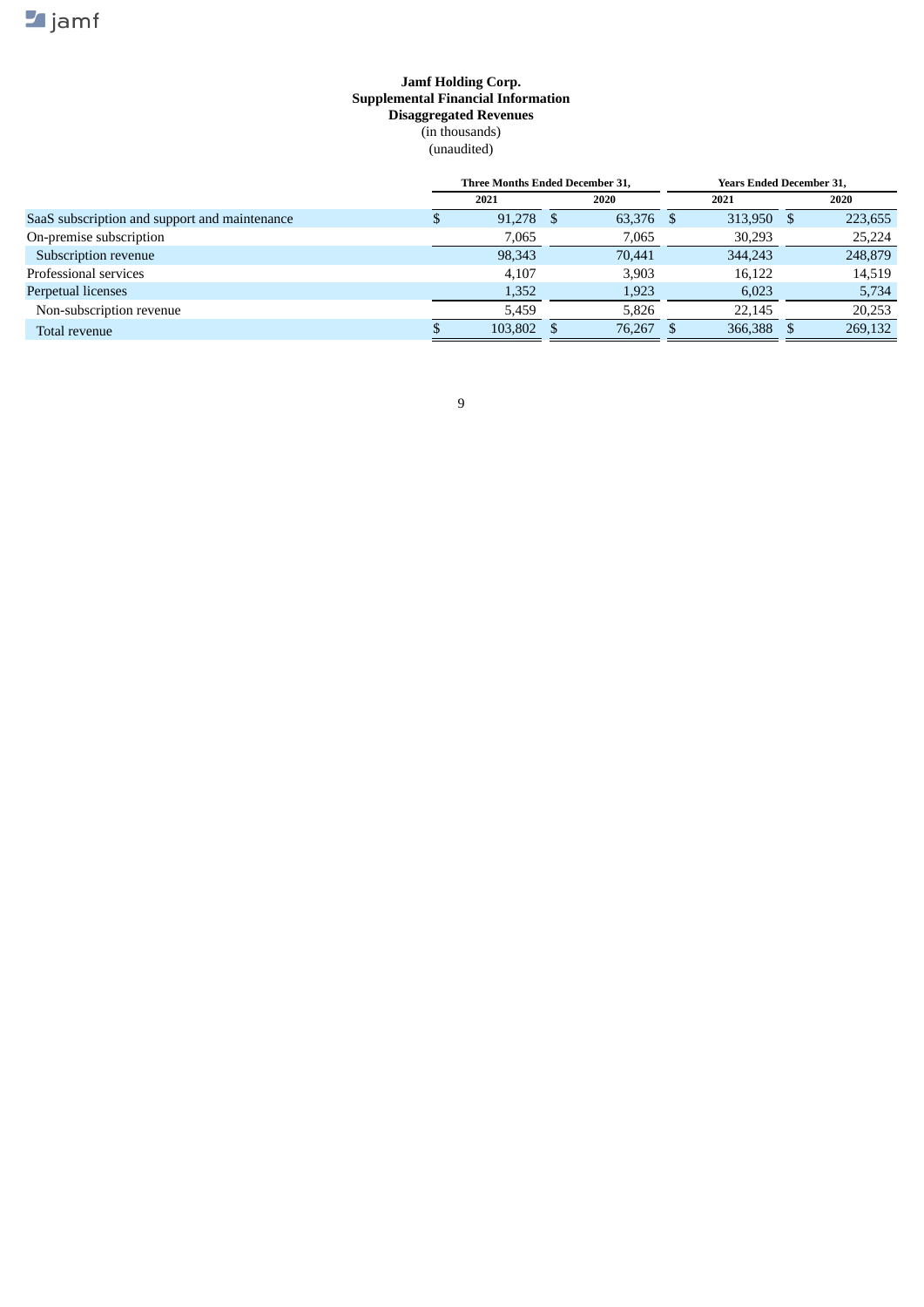#### **Jamf Holding Corp. Supplemental Financial Information Reconciliation of GAAP to non-GAAP Financial Data** (in thousands, except share and per share amounts) (unaudited)

|                                                   | <b>Three Months Ended December 31.</b> |           |    | <b>Years Ended December 31.</b> |     |           |      |           |
|---------------------------------------------------|----------------------------------------|-----------|----|---------------------------------|-----|-----------|------|-----------|
|                                                   |                                        | 2021      |    | 2020                            |     | 2021      |      | 2020      |
| Operating expenses                                |                                        | 102,593   | -S | 72,145                          | - S | 352,233   | - \$ | 225,576   |
| Amortization expense                              |                                        | (7,019)   |    | (5,634)                         |     | (25, 294) |      | (22, 575) |
| Stock-based compensation                          |                                        | (11, 447) |    | (2,421)                         |     | (31, 456) |      | (5,872)   |
| Acquisition-related expense                       |                                        | (1,533)   |    | (872)                           |     | (6,300)   |      | (5,200)   |
| Acquisition-related earnout                       |                                        | (1,200)   |    | (2,100)                         |     | (6,037)   |      | 1,000     |
| Offering costs                                    |                                        |           |    | (670)                           |     | (594)     |      | (670)     |
| Payroll taxes related to stock-based compensation |                                        | (173)     |    |                                 |     | (1,381)   |      |           |
| Legal settlement                                  |                                        | (800)     |    |                                 |     | (5,000)   |      |           |
| <b>Non-GAAP Operating Expenses</b>                |                                        | 80,421    |    | 60,448                          |     | 276,171   |      | 192.259   |

|                                                   | Three Months Ended December 31, |  |        | <b>Years Ended December 31,</b> |            |  |         |
|---------------------------------------------------|---------------------------------|--|--------|---------------------------------|------------|--|---------|
|                                                   | 2021                            |  | 2020   |                                 | 2021       |  | 2020    |
| Gross profit                                      | 76,513                          |  | 59,060 | ∣S∖                             | 276,031 \$ |  | 208,124 |
| Amortization expense                              | 5,183                           |  | 2,719  |                                 | 16,018     |  | 10,753  |
| Stock-based compensation                          | 1,584                           |  | 419    |                                 | 4.349      |  | 871     |
| Acquisition-related expense                       | 71                              |  |        |                                 | 88         |  |         |
| Payroll taxes related to stock-based compensation | 12                              |  |        |                                 | 146        |  |         |
| Non-GAAP Gross Profit                             | 83.363                          |  | 62.198 |                                 | 296.632    |  | 219,748 |
| Non-GAAP Gross Profit Margin                      | 80%                             |  | 82%    |                                 | 81%        |  | 82%     |

|                                                   | <b>Three Months Ended December 31,</b> |      |               |  | <b>Years Ended December 31,</b> |  |           |  |
|---------------------------------------------------|----------------------------------------|------|---------------|--|---------------------------------|--|-----------|--|
|                                                   | 2021                                   | 2020 |               |  | 2021                            |  | 2020      |  |
| <b>Operating loss</b>                             | $(26,080)$ \$                          |      | $(13,085)$ \$ |  | $(76,202)$ \$                   |  | (17, 452) |  |
| Amortization expense                              | 12,202                                 |      | 8,353         |  | 41,312                          |  | 33,328    |  |
| Stock-based compensation                          | 13,031                                 |      | 2,840         |  | 35,805                          |  | 6,743     |  |
| Acquisition-related expense                       | 1,604                                  |      | 872           |  | 6.388                           |  | 5,200     |  |
| Acquisition-related earnout                       | 1,200                                  |      | 2,100         |  | 6,037                           |  | (1,000)   |  |
| Offering costs                                    |                                        |      | 670           |  | 594                             |  | 670       |  |
| Payroll taxes related to stock-based compensation | 185                                    |      |               |  | 1,527                           |  |           |  |
| Legal settlement                                  | 800                                    |      |               |  | 5,000                           |  |           |  |
| <b>Non-GAAP Operating Income</b>                  | 2,942                                  |      | 1,750         |  | 20,461                          |  | 27,489    |  |
| Non-GAAP Operating Income Margin                  | 3%                                     |      | $2\%$         |  | 6%                              |  | 10%       |  |